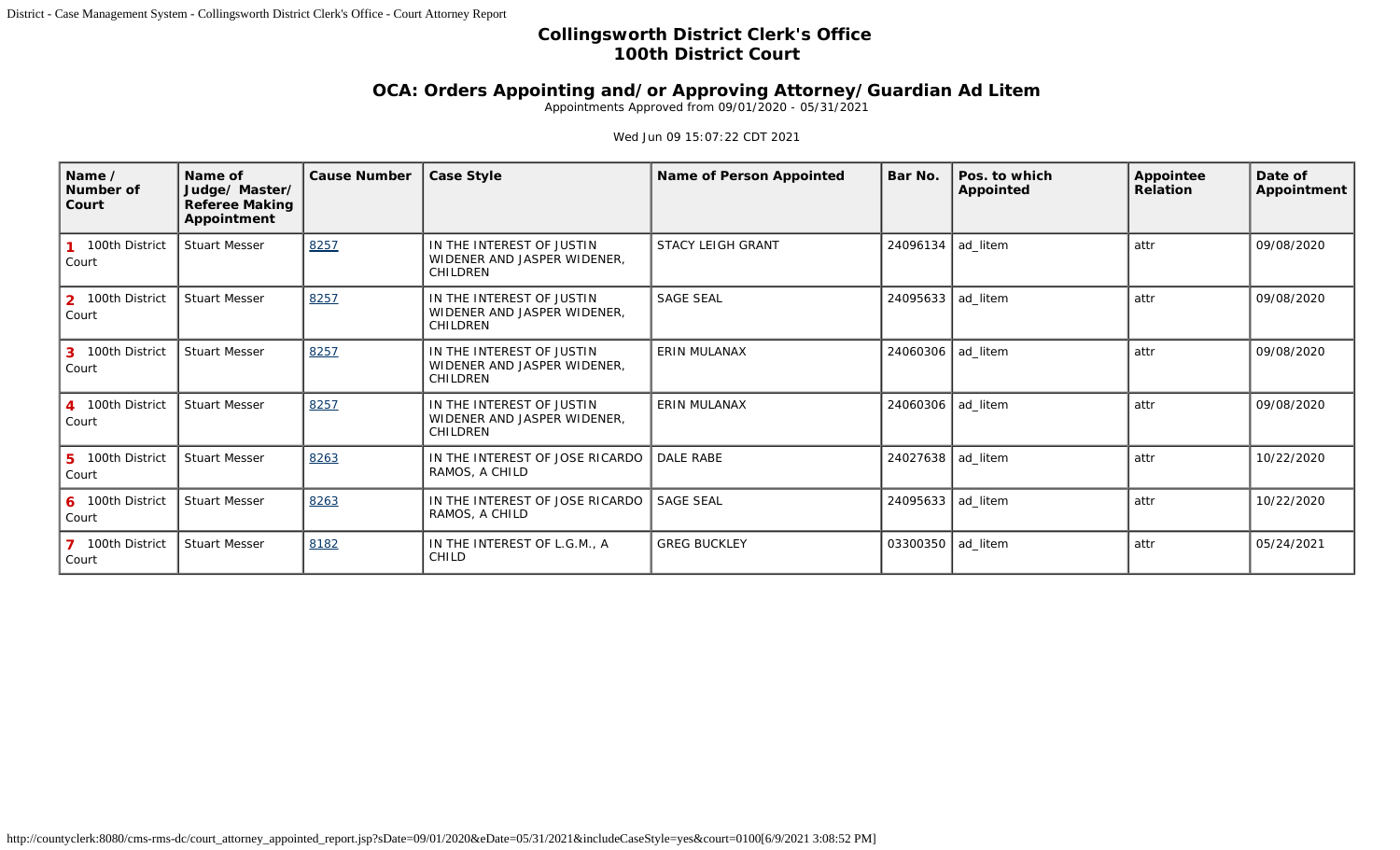## **Collingsworth District Clerk's Office**

Payments Approved from 09/01/2020 - 05/31/2021

Wed Jun 09 15:07:22 CDT 2021

| Name /<br><b>Number</b><br>of Court          | Name of<br>Judge/<br>Master/<br>Referee<br><b>Making</b><br>Appointment | Cause<br><b>Number</b> | <b>Case Style</b>                                                                                                                                                               | <b>Name of Person</b><br>Appointed | Bar No.           | Pos. to<br>which<br>Appointed | Appointee<br>Relation | Date of<br>Appointment | Date of<br>Appoval              | Source<br>of<br><b>Funds</b> | <b>Amount</b> | <b>Hrs</b><br><b>Billed</b> | <b>Expenses</b> |
|----------------------------------------------|-------------------------------------------------------------------------|------------------------|---------------------------------------------------------------------------------------------------------------------------------------------------------------------------------|------------------------------------|-------------------|-------------------------------|-----------------------|------------------------|---------------------------------|------------------------------|---------------|-----------------------------|-----------------|
| 100th<br>$\mathbf{1}$<br>District<br>Court   | <b>Stuart Messer</b>                                                    | 8257                   | IN THE INTEREST OF<br><b>JUSTIN WIDENER</b><br>AND JASPER<br>WIDENER,<br>CHILDREN                                                                                               | <b>STACY LEIGH GRANT</b>           | 24096134          | ad_litem                      | attr                  | 09/08/2020             | 09/17/2020                      |                              | \$425.00      | $\mathbf 0$                 | 425             |
| 100th<br>$\overline{2}$<br>District<br>Court | <b>Stuart Messer</b>                                                    | 8257                   | IN THE INTEREST OF<br><b>JUSTIN WIDENER</b><br>AND JASPER<br>WIDENER,<br>CHILDREN                                                                                               | <b>STACY LEIGH GRANT</b>           | 24096134          | ad_litem                      | attr                  | 09/08/2020             | 09/21/2020                      |                              | \$350.00      | $\mathbf{O}$                | 350             |
| 3 100th<br>District<br>Court                 | <b>Stuart Messer</b>                                                    | 8257                   | IN THE INTEREST OF<br><b>JUSTIN WIDENER</b><br>AND JASPER<br>WIDENER,<br>CHILDREN                                                                                               | STACY LEIGH GRANT                  | 24096134          | ad_litem                      | attr                  | 09/08/2020             | 09/21/2020                      |                              | \$350.00      | $\mathbf{O}$                | 350             |
| 4 100th<br>District<br>Court                 | <b>Stuart Messer</b>                                                    | 8240                   | IN THE INTEREST OF<br>ETHAN GONZALES,<br><b>AUDRINA</b><br>GONZALES,<br><b>TERRANCE</b><br>GONZALES, DIEGO<br><b>GONZALES</b><br><b>JEREMIAH</b><br><b>GONZALES</b><br>CHILDREN | <b>DALE RABE</b>                   | 24027638          | ad_litem                      | na                    | 06/02/2020             | 09/29/2020                      | unknown                      | \$297.50      | $\mathbf{O}$                | 297.50          |
| $5\phantom{1}$<br>100th<br>District<br>Court | <b>Stuart Messer</b>                                                    | 8240                   | IN THE INTEREST OF<br>ETHAN GONZALES,<br><b>AUDRINA</b><br>GONZALES,<br><b>TERRANCE</b><br>GONZALES, DIEGO<br><b>GONZALES</b><br><b>JEREMIAH</b><br>GONZALES,<br>CHILDREN       | <b>SAGE SEAL</b>                   | 24095633          | ad_litem                      | na                    | 06/02/2020             | 09/29/2020                      | unknown                      | \$510.00      | $\mathbf 0$                 | 510             |
| 100th                                        | <b>Stuart Messer</b>                                                    | 8239                   | <b>ITIO: MARTINEZ</b>                                                                                                                                                           | <b>SAGE SEAL</b>                   | 24095633 ad_litem |                               | na                    | 05/28/2020             | 09/29/2020   unknown   \$340.00 |                              |               | $\mathbf 0$                 | 340             |

http://countyclerk:8080/cms-rms-dc/court\_attorney\_appointed\_report.jsp?sDate=09/01/2020&eDate=05/31/2021&includeCaseStyle=yes&court=0100[6/9/2021 3:08:52 PM]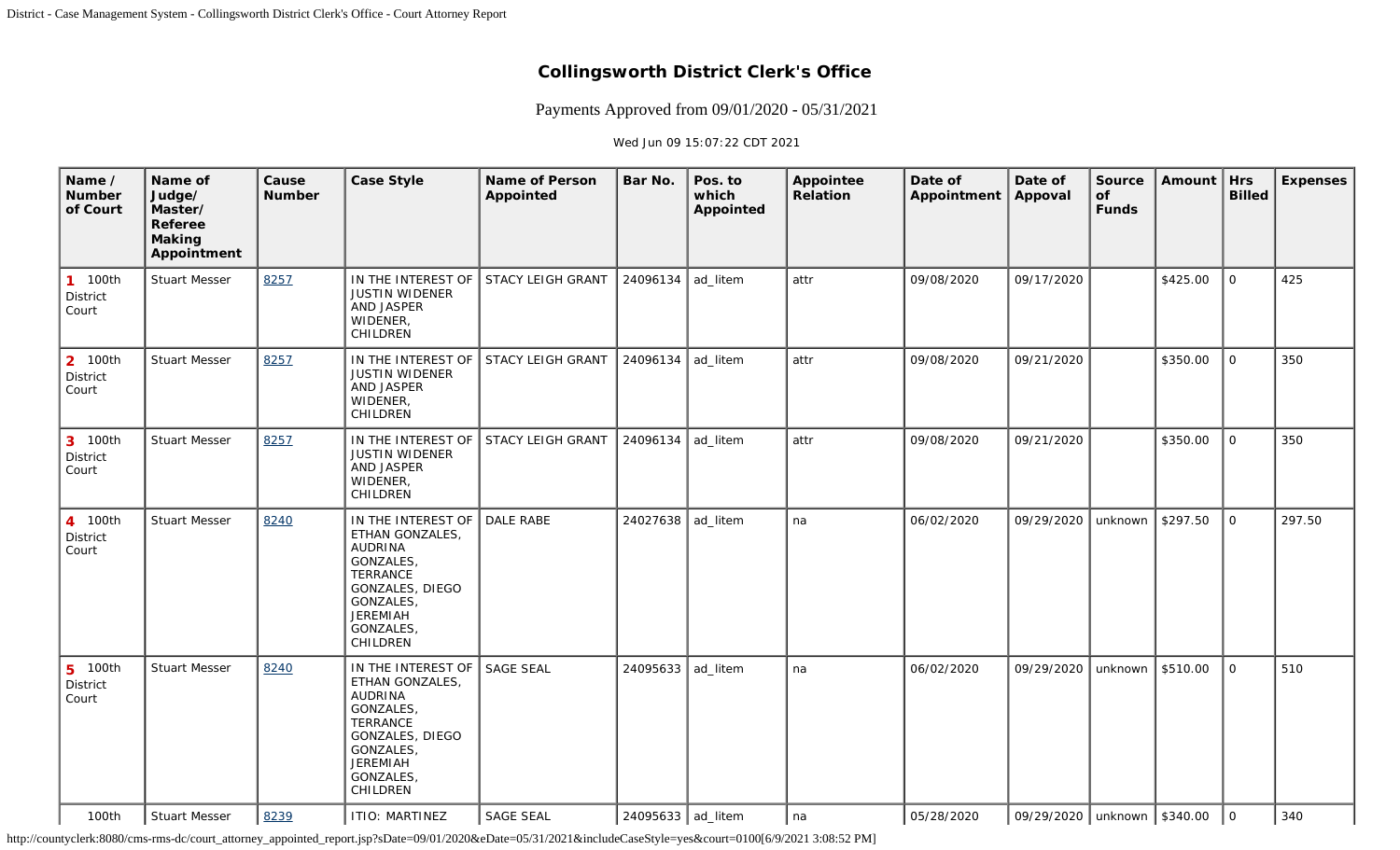| 6<br>District<br>Court               |                      |      | <b>GERALD GARCIA A</b><br>CHILD                                                                                                                       |                              |                   |          |      |            |            |                             |          |                |          |
|--------------------------------------|----------------------|------|-------------------------------------------------------------------------------------------------------------------------------------------------------|------------------------------|-------------------|----------|------|------------|------------|-----------------------------|----------|----------------|----------|
| <b>7</b> 100th<br>District<br>Court  | <b>Stuart Messer</b> | 8243 | ITIO: IAN MCCLERY,<br>A CHILD                                                                                                                         | DALE RABE                    | 24027638 ad_litem |          | na   | 06/09/2020 | 09/29/2020 | unknown                     | \$297.50 | $\mathbf{O}$   | 297.5    |
| 8 100th<br>District<br>Court         | <b>Stuart Messer</b> | 8257 | IN THE INTEREST OF<br><b>JUSTIN WIDENER</b><br>AND JASPER<br>WIDENER,<br>CHILDREN                                                                     | ERIN MULANAX                 | 24060306          | ad_litem | attr | 09/08/2020 | 09/29/2020 |                             | \$300.00 | $\overline{O}$ | 300      |
| <b>9</b> 100th<br>District<br>Court  | <b>Stuart Messer</b> | 8239 | <b>ITIO: MARTINEZ</b><br><b>GERALD GARCIA A</b><br>CHILD                                                                                              | <b>ANDREW S BIRD</b>         | 24105473          | ad_litem | na   | 05/28/2020 | 10/02/2020 | county                      | \$573.75 | 0              | 573.75   |
| <b>10</b> 100th<br>District<br>Court | <b>Stuart Messer</b> | 8243 | ITIO: IAN MCCLERY,<br>A CHILD                                                                                                                         | ERIN MULANAX                 | 24060306          | ad_litem | na   | 06/09/2020 | 10/05/2020 | county                      | \$300.00 | $\mathbf{O}$   | 300      |
| <b>11</b> 100th<br>District<br>Court | <b>Stuart Messer</b> | 8240 | IN THE INTEREST OF<br>ETHAN GONZALES,<br>AUDRINA<br><b>GONZALES.</b><br>TERRANCE<br>GONZALES, DIEGO<br>GONZALES,<br>JEREMIAH<br>GONZALES,<br>CHILDREN | ERIN MULANAX                 | 24060306          | ad_litem | na   | 06/02/2020 | 10/05/2020 | county                      | \$300.00 | 0              | 300      |
| <b>12</b> 100th<br>District<br>Court | <b>Stuart Messer</b> | 8257 | IN THE INTEREST OF<br><b>JUSTIN WIDENER</b><br>AND JASPER<br>WIDENER,<br>CHILDREN                                                                     | <b>SAGE SEAL</b>             | 24095633          | ad_litem | attr | 09/08/2020 | 10/14/2020 | county                      | \$340.00 | 0              | $\Omega$ |
| <b>13</b> 100th<br>District<br>Court | <b>Stuart Messer</b> | 8244 | IN THE INTEREST OF<br>STASSI JEFFREY, A<br>CHILD                                                                                                      | DALE RABE                    | 24027638          | ad_litem | attr | 06/23/2020 | 10/16/2020 | county                      | \$297.50 | 0              | 297.50   |
| <b>14</b> 100th<br>District<br>Court | <b>Stuart Messer</b> | 8231 | IN THE INTEREST OF<br>JASLYNN NAKOLE<br>GARCIA, MARIA<br>ELENA GARCIA,<br>CHILDREN                                                                    | BETHANY S<br><b>STEPHENS</b> | 24056377          | ad_litem | na   | 02/25/2020 | 10/29/2020 | county                      | \$260.00 | $\Omega$       | 260      |
| <b>15</b> 100th<br>District<br>Court | <b>Stuart Messer</b> | 8263 | IN THE INTEREST OF<br><b>JOSE RICARDO</b><br>RAMOS, A CHILD                                                                                           | <b>SAGE SEAL</b>             | 24095633          | ad_litem | attr | 10/22/2020 | 11/02/2020 | unknown $\frac{1}{2}425.00$ |          | $\overline{O}$ | 425      |
| <b>16</b> 100th<br>District<br>Court | <b>Stuart Messer</b> | 8240 | IN THE INTEREST OF<br>ETHAN GONZALES,<br>AUDRINA<br>GONZALES,<br>TERRANCE                                                                             | ERIN MULANAX                 | 24060306          | ad_litem | na   | 06/02/2020 | 11/23/2020 | county                      | \$300.00 | $\overline{O}$ | 300      |

http://countyclerk:8080/cms-rms-dc/court\_attorney\_appointed\_report.jsp?sDate=09/01/2020&eDate=05/31/2021&includeCaseStyle=yes&court=0100[6/9/2021 3:08:52 PM]